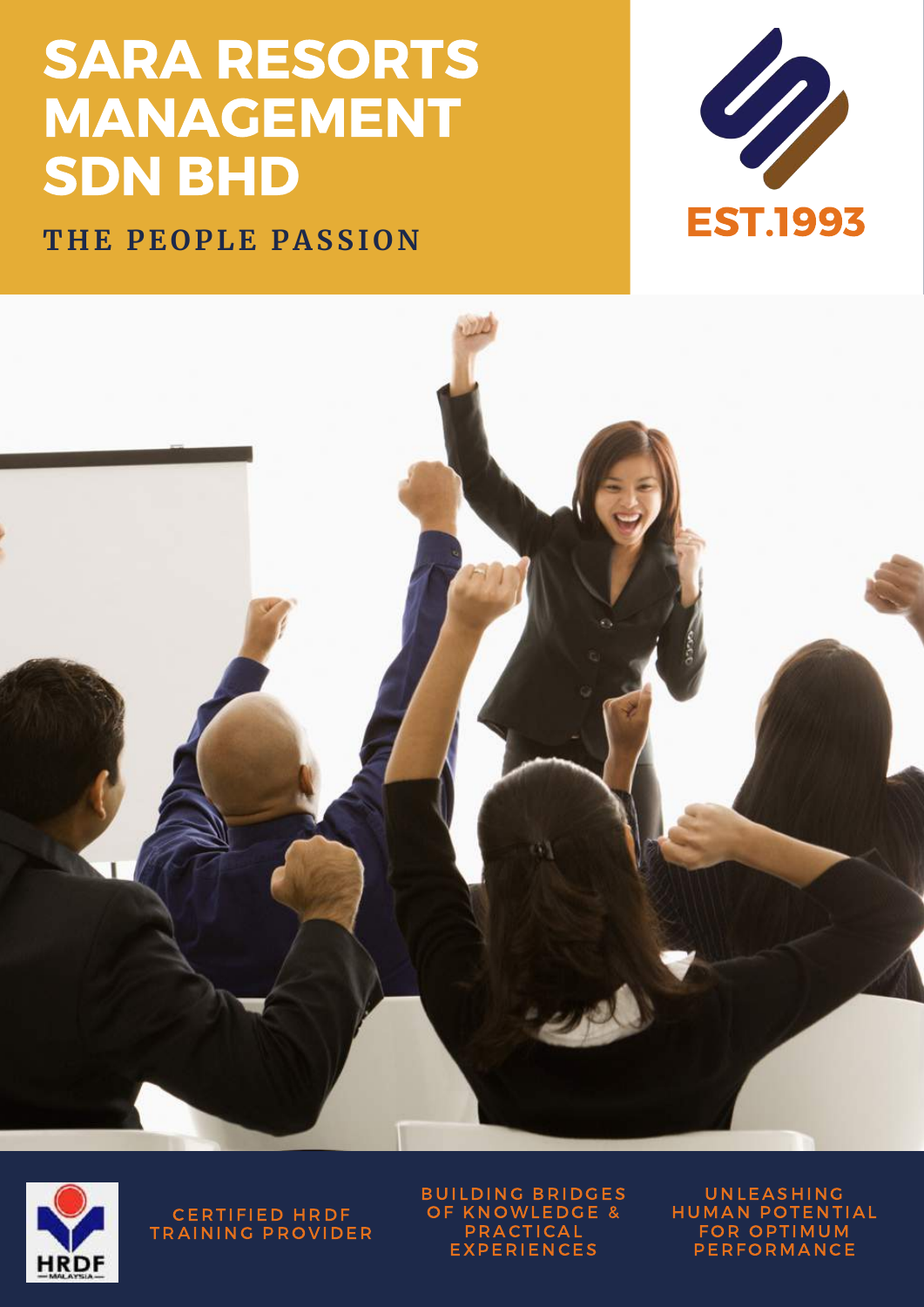

## **A B O U T U S**

Sara Resorts Management Sdn Bhd is a whollyowned subsidiary of SEDC and its current core business is the provision of various training programmes of staff of SEDC and its subsidiaries, and the general public. The Company is a certified training provider (Category A) with Pembangunan Sumber Malaysia Berhad and has conducted numerous in-house as well as public training programmes in Kuching & Kuala Lumpur.

We specialize in training and human capital development for soft skills, management and leadership and technical skills. We are determine to help align your human, business and technical skills with the needs of the organization and support your integration within the team.

In SRMSB, we give the BEST & RIGHT training programmes in helping our clients in their day to day business challenges by developing their people, building bridges to possible & practical solutions and to further develop themselves personally and professionally.

We believe that every employee is an asset to the organization and they can achieve their target and even beyond in contributing to the growth of the organization and the nation.

**IN SRMSB, WE ARE PASSIONATE IN DEVELOPING HUMAN CAPITAL & EFFECTIVE INDIVIDUALS FOR SUSTAINABLE GROWTH OF THE NATION**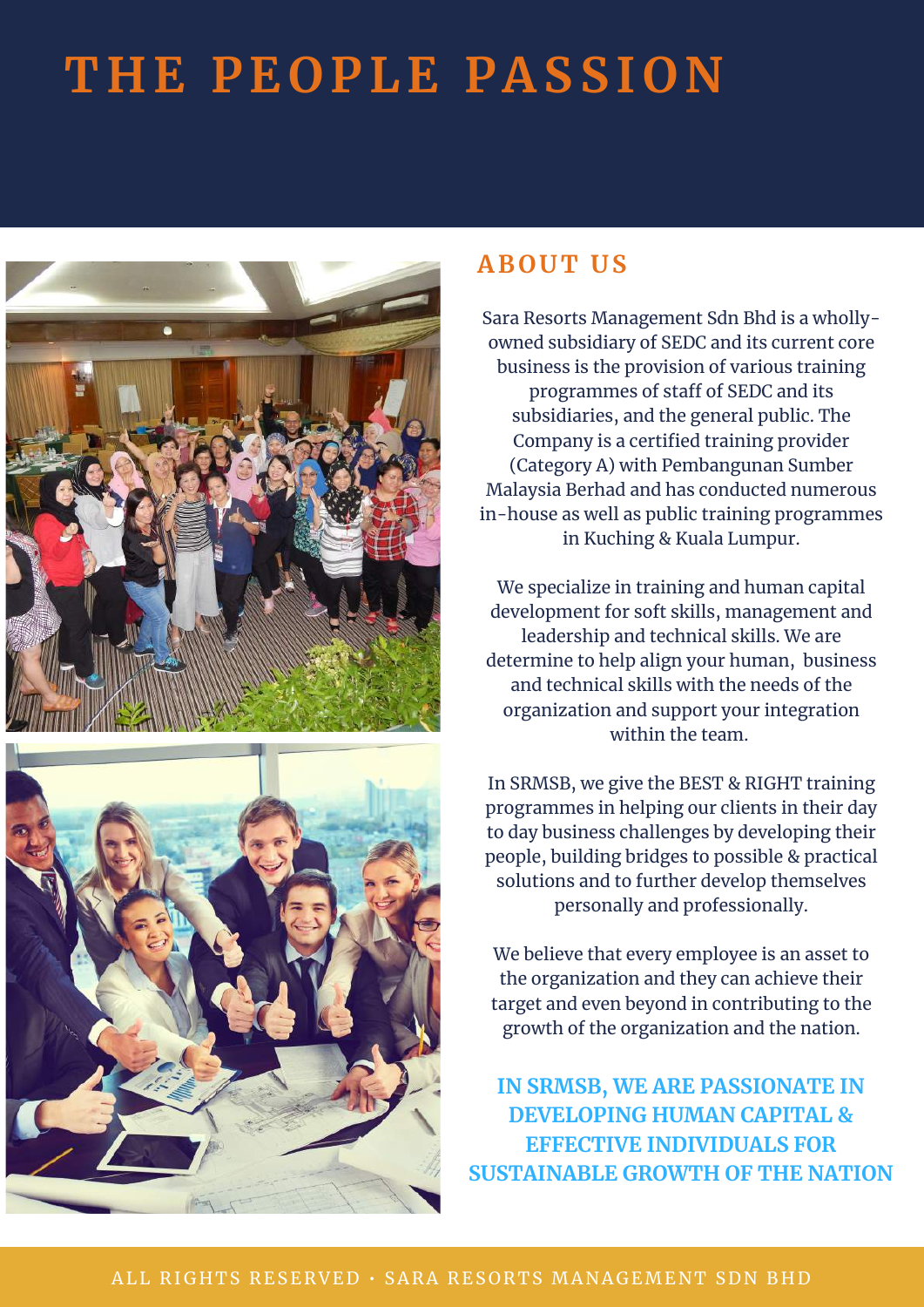**" Q U A LI T Y IS MU C H B E T T E R T H A N Q U A N T I T Y. O N E H OME R U N IS MU C H B E T T E R T H A N TWO DO U B LES." – S T EVE J O B S**



## **O U R VISI O N**

**WE AIM TO DELIVER HIGH QUALITY AND EFFECTIVE TRAINING FOR SUSTAINABLE HUMAN CAPITAL DEVELOPMENT IN MALAYSIA**

### **O U R MISSI O N**

**WE ARE COMMITTED TO CREATE, DESIGN AND DELIVER HIGH IMPACT PROGRAMMES THAT PRODUCE HIGHLY MOTIVATED HUMAN WORKFORCE TO IMPROVE LIVES AND ACHIEVE ORGANIZATIONAL GOALS & THE NATION**



**INTEGRITY COMMITTED TO EXCELLENCE INNOVATIVE MIND TEAMWORK LIFELONG LEARNING**

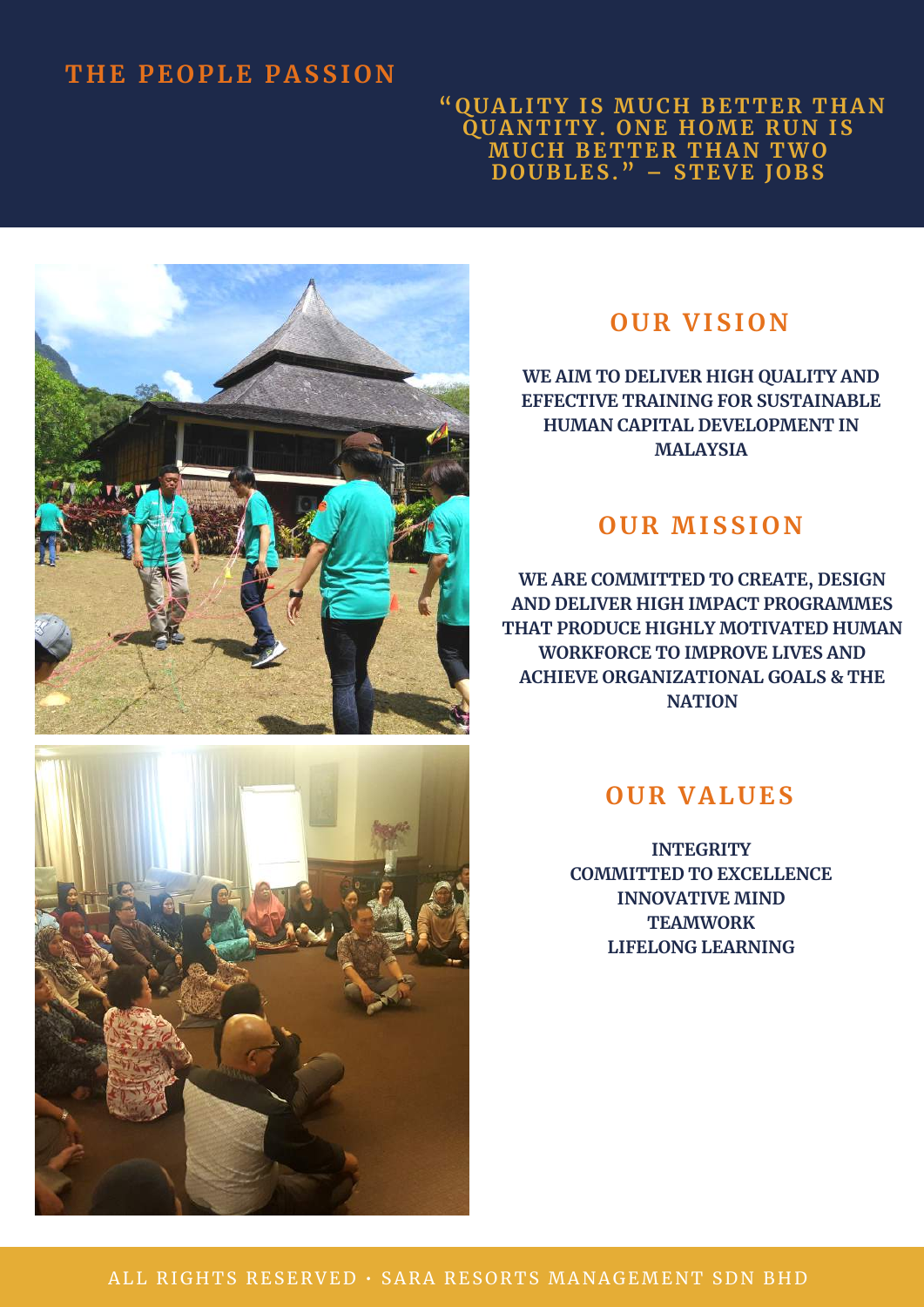## **PE O PLE P A SSI O N**

**" T H E ILLI T E R A T E O F T H E 21S T CE N T U R Y WILL N O T B E T H O SE WH O C A N N O T R E AD A N D WR I T E, B U T T H O SE WH O C A N N O T LE A R N , U N LE A R N , A N D R ELE A R N ." - A LVI N T O FFLE R**

## **O U R T R A I N I N G A PP R O A C H**

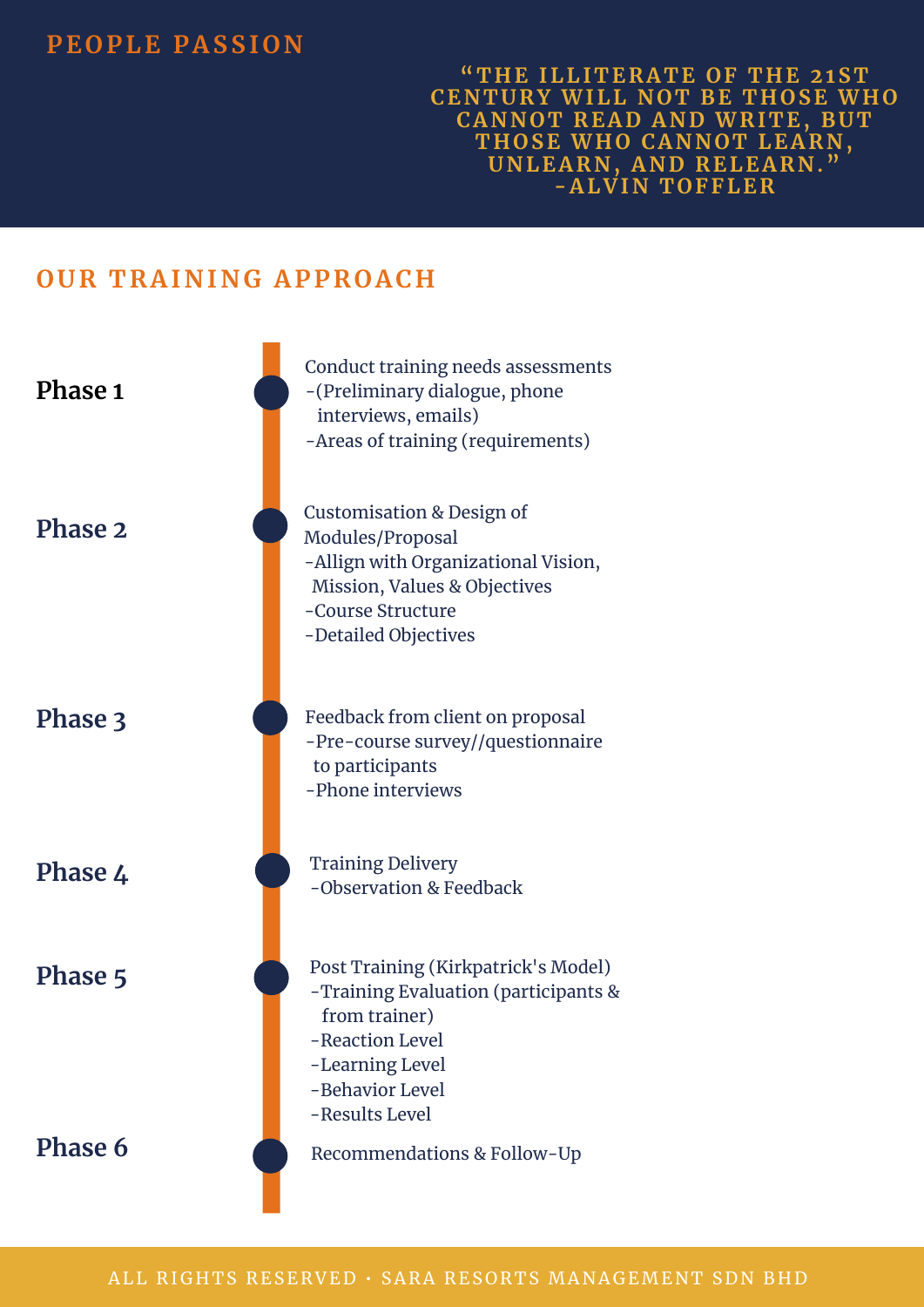#### **T H E O N LY T H I N G WO R SE T H A N T R A I N I N G Y O U R EMPL O YEES A N D H A VI N G T H EM LE A VE IS N O T T R A I N I N G T H EM A N D H A VI N G T H EM S T A Y. — H E N R Y F O RD, F O U N DE R , F O RD MO T O R C OMP A N Y**

### **C O U R SES DI R EC T O R Y**

### MANAGEMENT & LEADERSHIP

- Dynamic People Management for Executive & Senior Supervisors
- Strategic Leadership And People Management Skills
- Transformational Leadership
- Managing The Cross-Generation
- Effective Supervisory Skills
- Problem Solving & Decision Making Skills
- Leading & Developing High Performance Teams
- Succession Planning

## ACCOUNTING & FINANCE

- Finance for Non-Finance Manager/Executives
- Basic Accounting Principles & Procedure
- Budget & Variance Analysis Course
- Mastering Accounting Skills & Reporting
- Bookkeeping Skills
- Financial Analysis & Financial Modelling
- Debt Recovery
- Credit Evaluation & Documentation
- GST Practical Accounting
- An Overview of Malaysia Private Entities Reporting Standard (MPERS)
- Post GST Implementation: Accounting, Reconciliation, Reporting & lodgement
- GST 3.0 CBOS Audit
- Tax & GST Planning for Hotel Industry
- Anti-Money Laundering & Anti-Terrorist Financing (AMLA)

### HUMAN RESOURCE

- Sarawak HR Law
- Key Performance Indicator (KPI) Workshop
- Competency Based Training Needs Analysis & Evaluation
- Conducting Domestic Inquiry & Disciplinary Action
- Discipline & Grievances Handling
- Coaching & Mentoring
- Building & Enhancing An Engaging Organization Culture
- Forensic Auditing- Lie Detection, Fraud Investigation & Workplace Fraud
- Investigative Interviewing Psychology Profiling

### **CUSTOMER SERVICE**

- Leveraging Customer Service Skills
- Managing Customer Experience in Virtual Communities
- Telephone Techniques-Answer it RIGHT
- Handling Challenging Customers
- Service Recovery Programs

#### SECRETARIAL & ADMINI ST R ATIVE S K ILLS

- **THE SECRETARIES & ADMINISTRATIVE PROFESSIONALS CONVENTION (SIGNATURE EVENT)**
- Excellent Filing System for Secretaries & Clerical
- 7 Steps To Master The Administrative Skills
- From Admin Assistant to Knowledge Assistant
- Clerical Development Program
- Excellent Office Management
- Preparing & Writing Management Report & Meeting Minutes
- Motivate & Drive the Administrators

### **COMMUNICATION**

- Developing Effective Communicator in You
- Mastering the Art of Public Speaking
- High Impact Presentation Skills (HIPS)
- Managing Your Non-Verbal Communication
- Corporate Grooming & Etiquette
- $\bullet$ Crafting Creative Communication
- NLP- High Impact Communication for Executive
- Build Your Professional E-Portfolio
- Mastering Negotiation Skills
- EQ For Communication & Relationship Building
- Professional Image Empowerment

#### MASTERING LANGUAGE

- Communicative English for Non-Executives
- Mastering Business English
- English for The Frontliners
- Communicative Mandarin for Business Purposes

#### ALL RIGHTS RESERVED · SARA RESORTS MANAGEMENT SDN BHD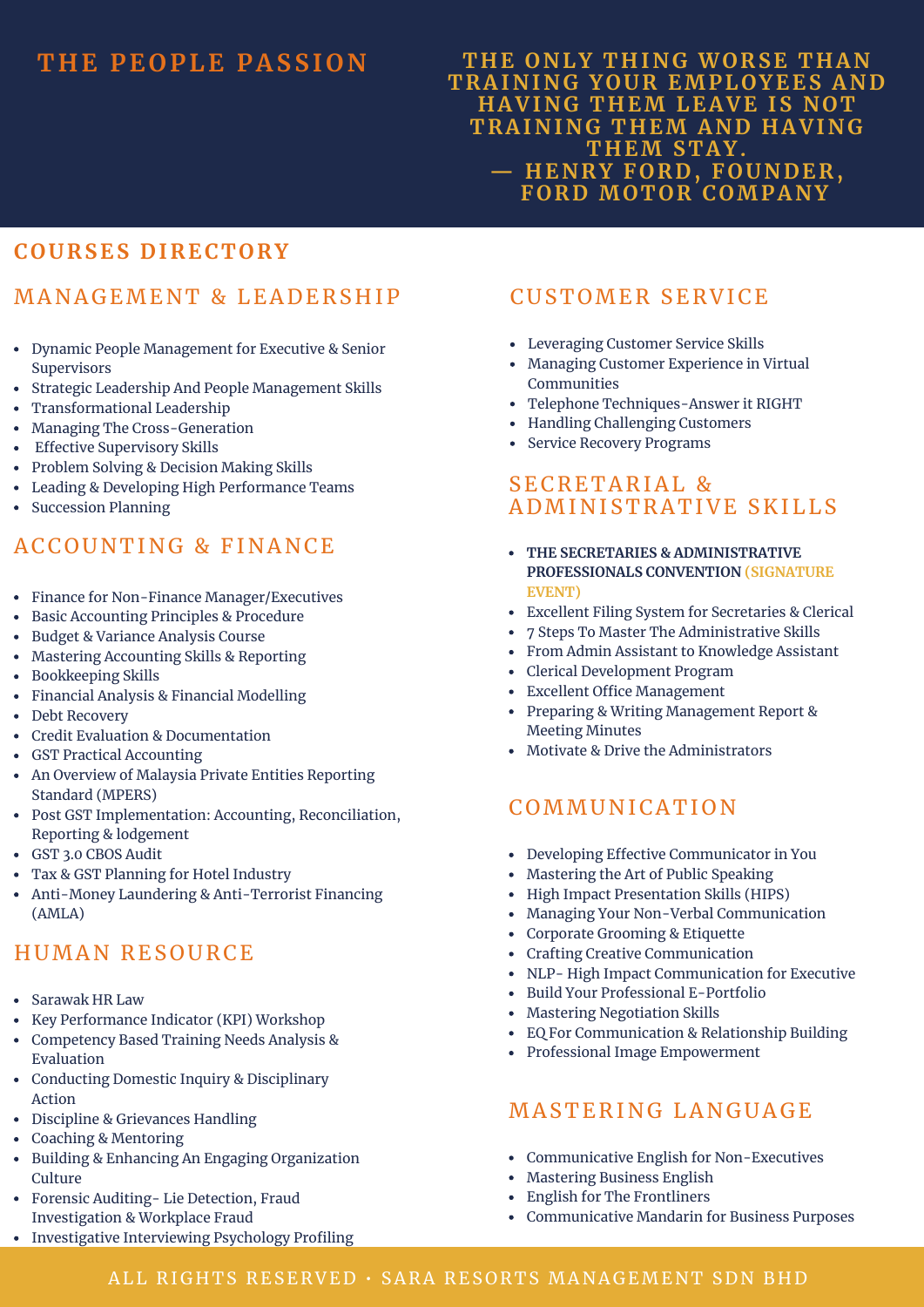#### **"LE ADE R S H IP A N D LE A R N I N G A R E I N DISPE N S A B LE T O E A C H O T H E R ."**

#### **― J O H N F. KE N N EDY**

#### **C O U R SES DI R EC T O R Y**

## INNOVATION & QUALITY

- 5S For The Office & Planning & Conducting A Kaizen Event
- The SGA/Kaizen Process of Continuous Improvement
- Lean Implementation For Managers
- Business Innovation & Excellence For Managers
- $\bullet$  6 Sigma
- Innovative Intelligence
- Divergent Thinking Techniques

#### PE R S ONAL DEVELOPMENT/MOTIVATION

- Cemerlang Diri, Cemerlang Organisasi
- Goal Setting & Time Management
- 7 Habits of Highly Effective People
- Personal Effectiveness for Extraordinary Performance
- Spring Clean Your Mind
- Retiring in Style
- Mastering Emotional Intelligence
- Boost Your Brand- A Personal Branding Course
- Taking Ownership Programme (TOP)
- The Power of Positive Mind

#### OPERATION & PROJECT **MANAGEMENT**

- Project Management Essentials
- Project Management Professionals (PMP) Certification
- Project Evaluation & Monitoring
- Best Practices in Identification of Building Defects & Maintenance
- Facilities & Premise Management

#### SAFETY PROGRAMMES

- First Aid Course
- Emergency Response Planning

### INFORMATION TECHNOLOGY

- Microsoft Power BI with Microsoft Excel
- Microsoft Excel Basic Level
- Microsoft Excel Intermediate Level
- Microsoft Excel Advanced Level

#### SALES & MARKETING **MANAGEMENT**

- Enhancing Sales Productivity
- Negotiation for Sales Deal for Business Success

### ENTREPRENEURS SERIES

- Business Management for SME
- Business Monitoring for SME
- Bookkeeping Skills
- Business Innovation for SME
- Digital Marketplace & Entrepreneurship
- Content Creation & Management
- Editing Videography
- Customer Service in E-Commerce Landscapes
- Forecasting Sales for E-Commerce Businesses
- Consumer Psychology in E-Commerce
- Kursus Etika Perniagaan  $\bullet$
- Kursus Pengendalian Makanan
- Kursus Masakan Barat/Asia
- Kursus Penyediaan Gizi Seimbang, Sihat & Bernutrisi
- Kursus Strategi Pemasaran Online for SME

#### TEAMBUILDING

- Teambuilding for Non-Execs
- $\bullet$ The Board Game
- High Impact Teambuilding
- The Corporate Warrior

Note: We can further customise our programmes according<br>to your organizational needs